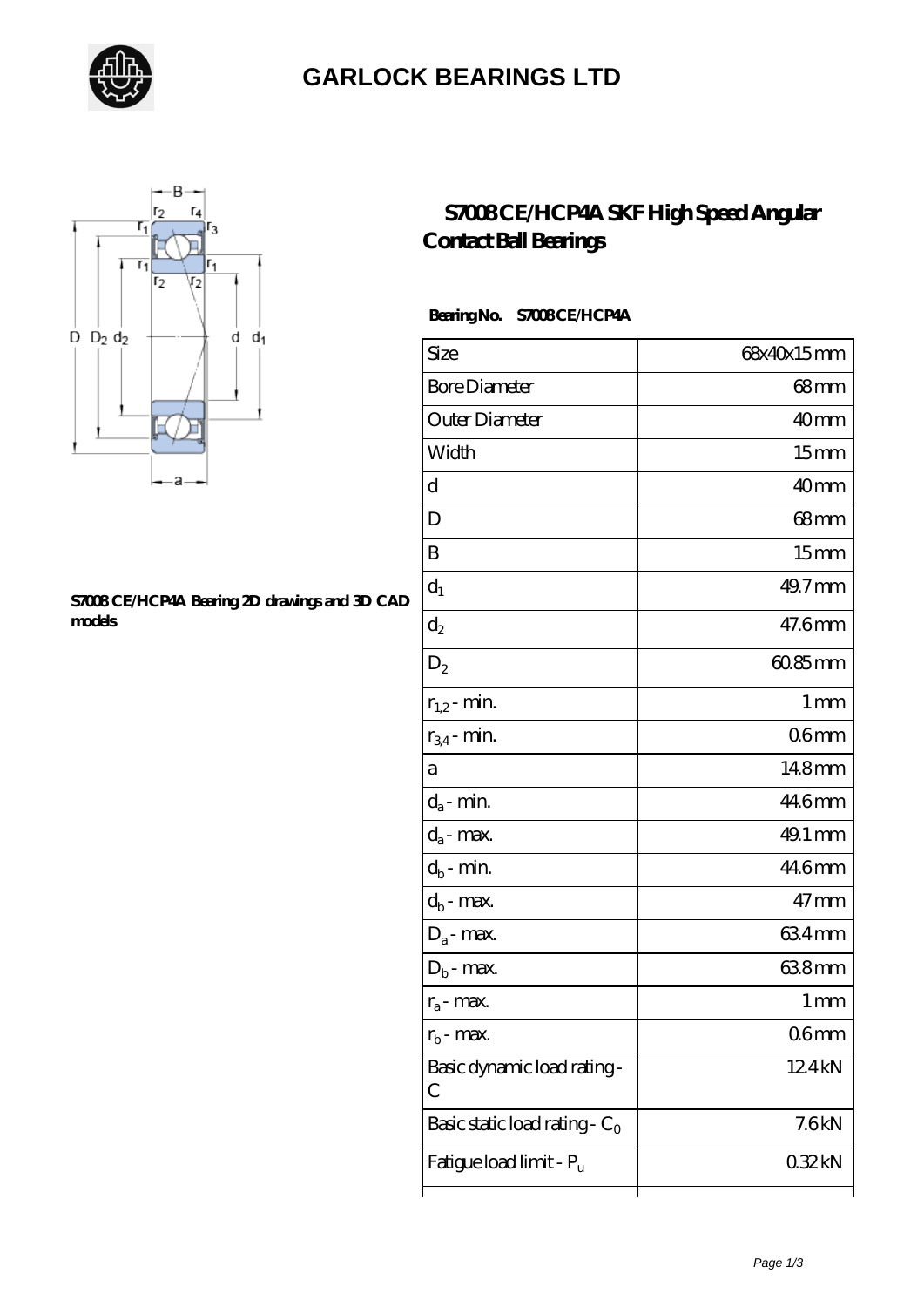

# **[GARLOCK BEARINGS LTD](https://letterstopriests.com)**

| Limiting speed for grease<br>lubrication | 36000r/min      |
|------------------------------------------|-----------------|
| Ball - $D_w$                             | $7.144$ mm      |
| $Ball - z$                               | 19              |
| Calculation factor - $f_0$               | 81              |
| Preload class $A - G_A$                  | 65N             |
| Preload class $B - G_B$                  | 200N            |
| Preload class C - $G_C$                  | 390N            |
| Calculation factor - f                   | 1.06            |
| Calculation factor - f                   | 1               |
| Calculation factor - $f_{2A}$            | 1               |
| Calculation factor - $f_{2B}$            | 1.03            |
| Calculation factor - $f_{\chi}$          | 1.05            |
| Calculation factor - f <sub>HC</sub>     | 1.01            |
| Preload class A                          | 38N/micron      |
| Preload class B                          | 60N/micron      |
| Preload class C                          | 81 N/micron     |
| $d_1$                                    | $49.7$ mm       |
| $d_2$                                    | 47.6mm          |
| $\mathrm{D}_2$                           | $6085$ mm       |
| $r_{1,2}$ min.                           | 1 <sub>mm</sub> |
| $r_{34}$ min.                            | 06mm            |
| $d_{a}$ min.                             | 44.6mm          |
| $d_a$ max.                               | 49.1 mm         |
| $d_h$ min.                               | 446mm           |
| $d_h$ max.                               | $47 \text{mm}$  |
| $D_a$ max.                               | 634mm           |
| $D_{\rm b}$ max.                         | 638mm           |
| $r_a$ max.                               | 1 mm            |
| $r_{\rm b}$ max.                         | 06mm            |
| Basic dynamic load rating C              | 124kN           |
|                                          |                 |